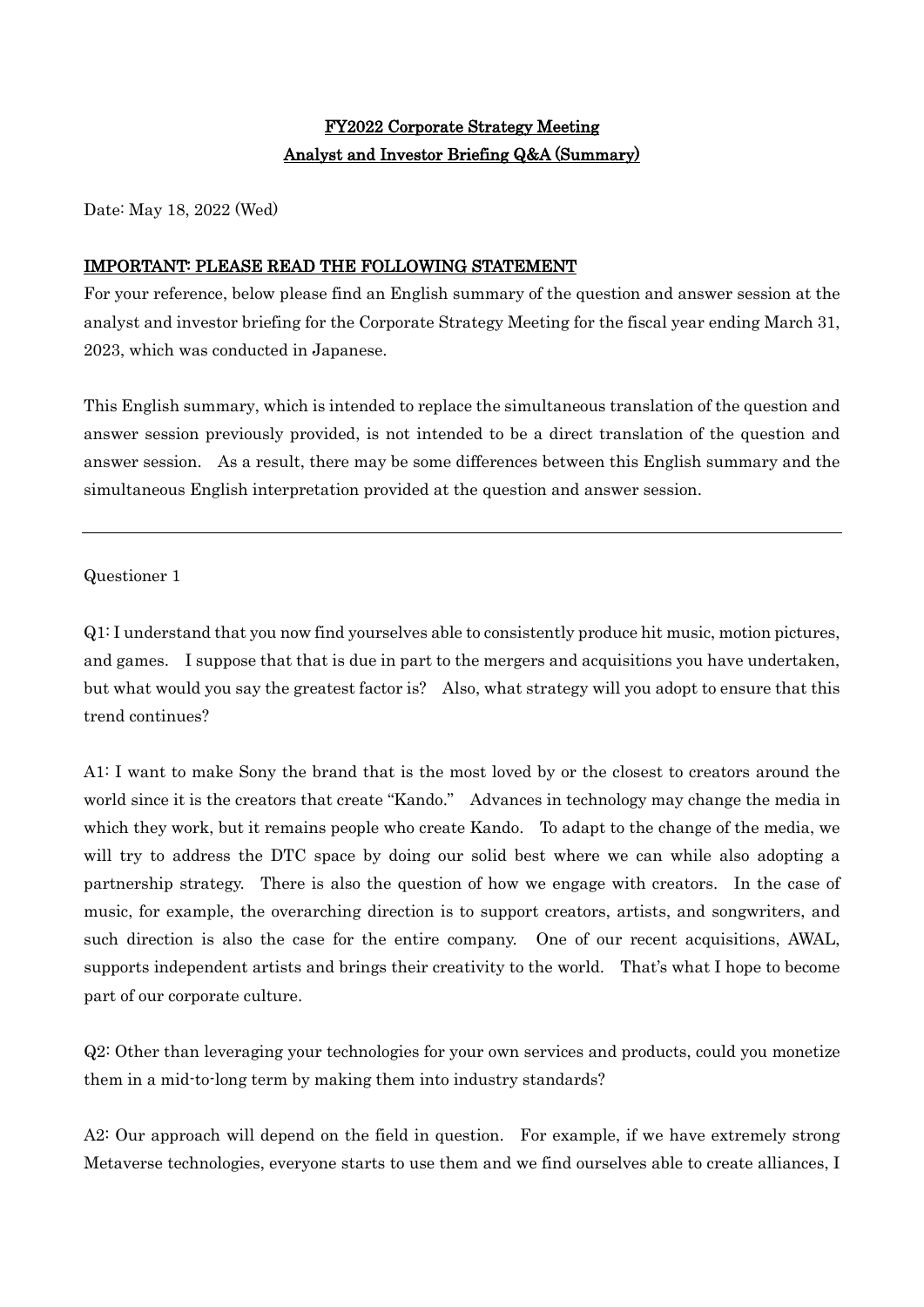believe that those will become something like de facto standards. However, if what you are asking is whether we intend to have our technologies certified by certain organizations, I think we would have to ask ourselves whether that would be an effective approach given the considerable time involved in such processes and how quickly technology is advancing in spaces like the Metaverse. I would meanwhile cite AI as an example of a different kind of field. We attach great importance to ethics in the case of AI and were early in developing internal AI ethics that we made publicly available. In the sustainability space as well, we make everything about our microgrid technology publicly available, including the underlying IP. Our intention is to contribute to the broader world and our own business as well by making good use of both standardization and open availability.

### Questioner 2

Q1: I would like to ask about your social media efforts in the entertainment business. I believe you will start to see benefits from your acquisition of Bungie and other moves going forward, but could you speak to what you have done to step up your mobile efforts over the past year, as well as to what benefits or learnings you have gained, if any? Also, what role do you see for mobile in Metaverse spaces?

A1: I believe that the fiscal year ended March 31, 2022 included two highlights for us in the mobile space. The first is that we acquired what is now Lasengle, formerly the mobile game development and operation division of Delightworks, which was responsible for the development and operation of the mobile game Fate/Grand Order. We hope that that will add to our development and operational capabilities. The other highlight was that we acquired preferred stocks of Scopely, Inc. as part of the consideration for the transfer of GSN Games. They provide a business whose nature is close to live game services, and run their business based on data, studying player trends in order to establish how to keep them enjoying games longer, and we feel we have a lot to learn from them. In addition, regarding SIE, we want to leverage our IP in mobile spaces over the long term, and we intend to steadily deliver on that.

Q2: You gave many examples of investments in the entertainment business, but looking at the balance between profitability and investment, it looks like ROIC has declined compared with the last few years. I understand that strategic investment and development costs are increasing, but what are your thoughts on the upside for ROIC going forward, including in terms of timeframes?

A2: ROIC is influenced by the harvest cycle. Taking the game business as an example, investment efficiency increased in the mature stage of the PlayStation4 lifecycle, but the transition from the final stage of that console to the PlayStation5 produced another temporary decline in profitability. In the music business, as streaming services have grown, we have made several catalog acquisitions as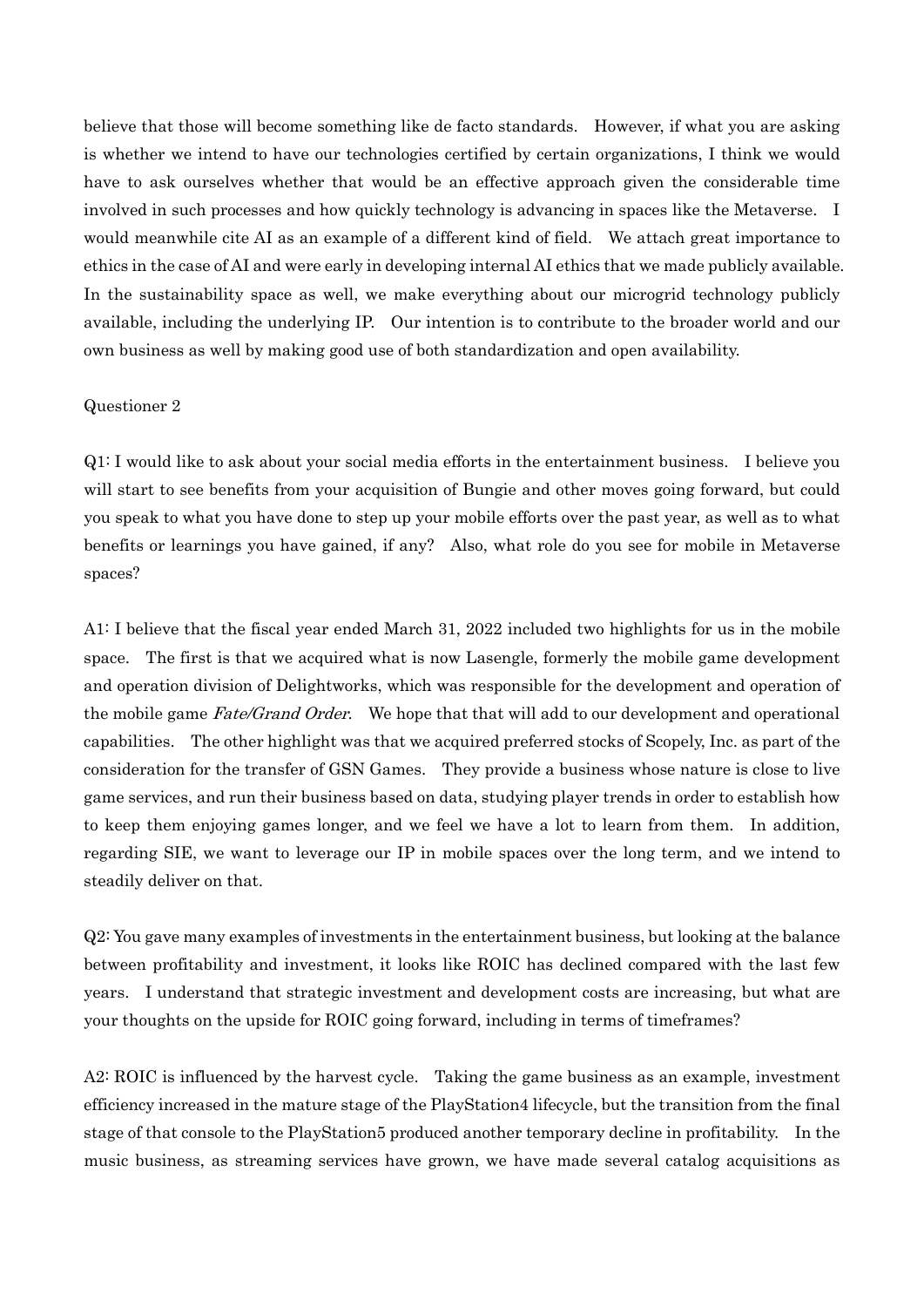investments in content IP. These are low-risk investments, and not necessarily accompanied by high returns. Catalogs that are exceptionally good deliver stable cash flows, but on the flip side, they generate a lower ROIC. However, we are actively investing right now because we believe solid investments at this stage will lead to a phase of sustained growth over the medium term. In the future, we would like to achieve an ideal scenario of maintaining stable margins while making necessary investments. We intend to work on getting as near as we can to achieving that scenario.

#### Questioner 3

Q1: What do you believe is the optimal capital structure for each business from a long-term perspective? I understand that this will change depending on the stage, as with the joint venture with Honda Motor Co., Ltd. and minority investment you have made in the subsidiary of TSMC, but ultimately, what do you see as the optimal capital structure, including in your existing business segments?

A1: In the mobility space, we aim to make contributions wherever we can, and concentrating our efforts will be important, so when it comes to fields where we lack insight, like auto body manufacturing, we think it is appropriate to work with partners. The reasoning behind the TSMC plant in Kumamoto is entirely related to the procurement of logic chips, and as such, we view it as capital participation.

One of our objectives over the mid-to-long term is to achieve consolidated ROE of at least 10%. Looking at capital costs for the Sony Group as a whole, we believe this is the absolute minimum if we want to prevent enterprise value erosion and raise added value. Capital costs differ by business segments, so while mindful of this, we will try to maintain this level of ROE for the group as a whole. As to whether there is a possibility that funds may be procured from outside the group to be invested in one of our businesses, I would say that it can be an option, provided that we are working together with the outside partner, not only simply engaging in a capital partnership, but bringing the prospect of even greater growth for the business and/or enhanced corporate value.

Repurchase of shares of Sony's common stock is an investment in the future of the company. By raising our capital efficiency, we aim to nurture the relationship of trust between our company and capital markets, which we believe will raise our capacity to invest in the future.

Q2: Having assumed the role of CTO, is there anything you feel you need to change about your R&D? You were previously at Sony Computer Science Laboratories (Sony CSL), but is there anything you feel that you should do differently than what you were doing there, now that you are in your new position? What do you think is the optimum ratio of R&D spending to the sales over the mid-to-long term?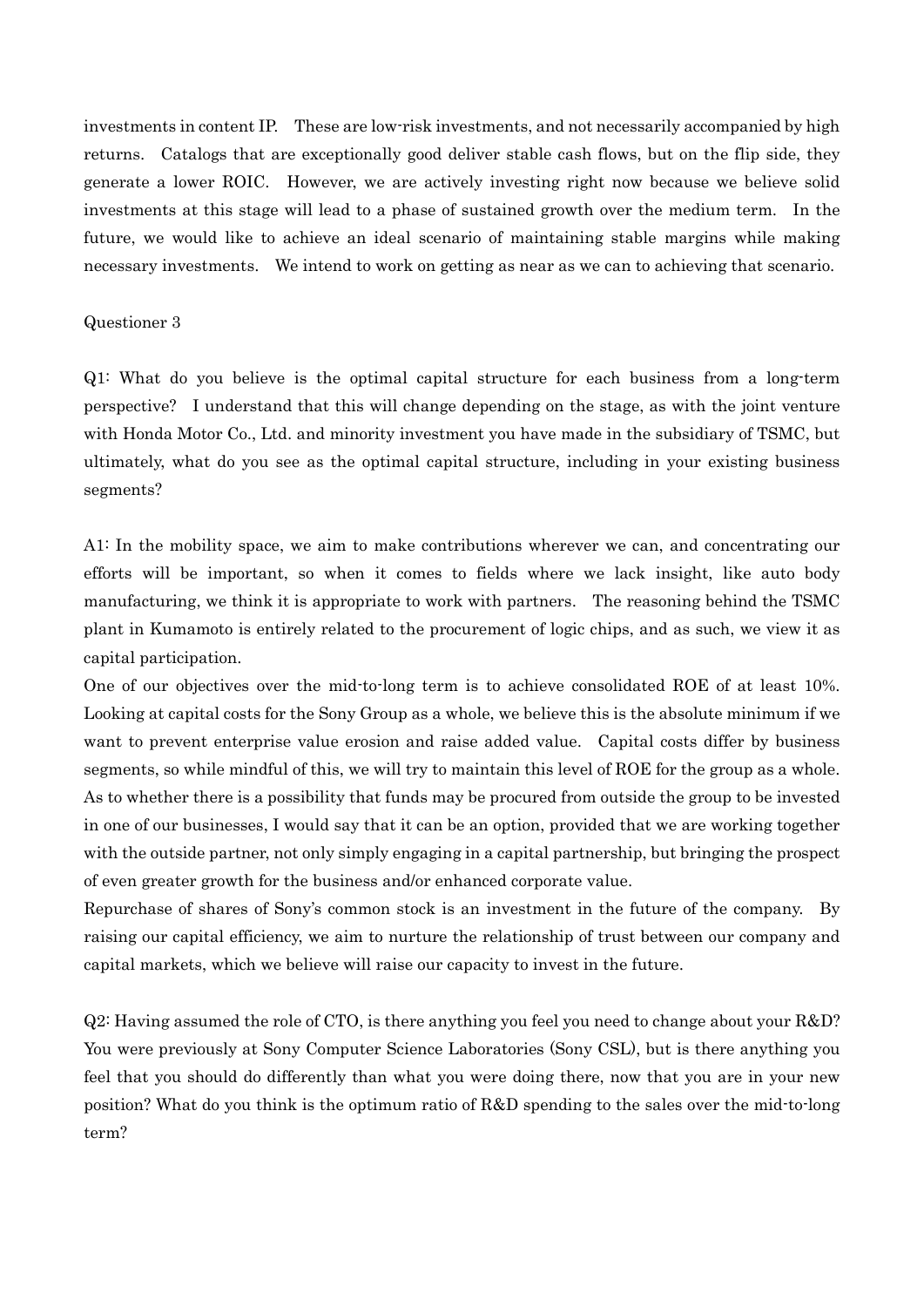A2: At Sony, we develop technologies in our individual business units, at the R&D Center at headquarters, at Sony CSL, and at Sony AI. In each instance, our endeavors differ in their nature. Serving as CTO provides me with a high-level view of all of these organizations, and I would like to structure them into a dynamic "Sony R&D ecosystem." While my guiding principle will be to make the best use of each R&D organization's unique attributes, I intend to focus especially on fostering stronger alignment between the business units and the R&D Center and on taking on new challenges. The mission statement I have established for the Sony R&D ecosystem as a whole is "to advance civilization and make this planet sustainable" since R&D functions need to look beyond their companies' existing business domains and out across longer stretches of time. Under the mission statement, we have two strategies. The first is to take on new challenges. The second involves exit strategies. In some cases, these will be academic exit strategies. In others, the exits for our research will involve substantially strengthening Sony's business units. We will also have exits that involve creating new business domains within Sony and others that involve carve-outs. So, I want ours to be an ecosystem with clearly defined challenges and exit strategies and to develop our organization into one that is diverse and dynamic.

You also asked about the scale of our investment in R&D. I firstly want to undertake a solid review of the content of our R&D portfolio. Even with the same scale of R&D investment, our output can change depending on how we perform our research. My predecessor Mr. Katsumoto has created an excellent organization, so I want to start by strengthening that by making further enhancements to it.

#### Questioner 4

Q1: What are you doing currently and what initiatives would you like to implement in order to recruit and retain top-quality talent?

A1: We believe the actual driving force behind our businesses is our team of 110,000 employees. We see our Purpose as a clear promise we make to our employees. We see it as posing a question "Will you join us?" while sharing with employees our company's social responsibility. It is creators, customers and our employees that our management should be striving to get close to. As we engage in various acquisitions and other investments, their role within our culture is substantial. Their cultural influence when we strive to create value, collaborate, and work together is immense. I would also say that when viewed over a certain timeline, they likely even contribute directly to Sony's enterprise value itself.

Recent experiences have reminded me of the great importance of diversity. The coming together of diverse talent creates opportunities to inspire one another, take on new challenges, and develop into a positive community that finds excitement in such challenges. That is what we want to achieve. Involvement in many businesses is not necessarily welcomed by capital markets, but the experience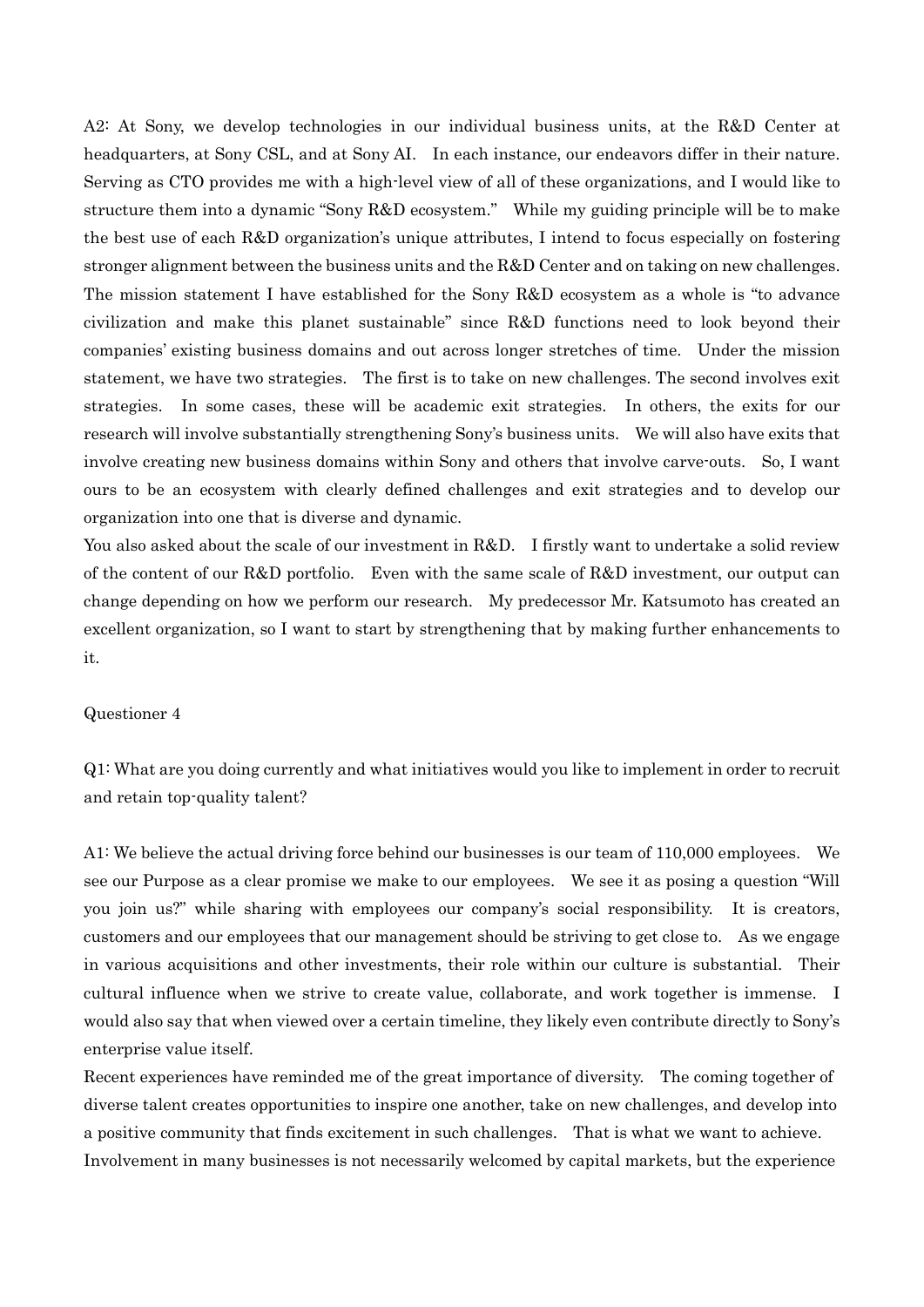and possibilities for innovation that arise from engaging in diverse businesses are what we are driving towards from a long-term perspective.

## Questioner 5

Q1: There have been many developments in the entertainment industry in the U.S. since the start of the year, including the announcement of a huge investment of more than 8 trillion yen in the game industry and a major OTT platform losing subscribers. How do you view these developments? Also, when you think about strengthening your IP or expanding your platforms, what sort of risks do you see, and what kind of timelines do you think you have to base your efforts on?

A1: When thinking about M&A, the question of utmost importance is whether our investment will enable us to provide greater value for gamers or for game creators, rather than to expand our scale in the market, if what we are talking about is games. Platforms are important, but we are more interested in "Communities of Interest," what motivates each of them, so we are not focused on the concept of a single platform. The media has changed significantly since things have moved online. We need to adapt ourselves accordingly, but we do not think the content that human creativity gives rise to will change that much. In the past, the media outlets chose what content they provided, but we are gradually beginning to see the content and its creators picking which media outlets they place themselves on. We therefore want to be sure we maintain our status as a company that is getting closer to creators.

We nonetheless place greater investment priority on IPs than on DTC services. No matter how the world changes, we do not think a business can succeed without the power of content. As such, we intend to continue to ask ourselves what we can do to enhance our power of content creation.

## Cautionary Statement:

Please be aware that, in the summary above, statements made with respect to Sony's current plans, estimates, strategies and beliefs and other statements that are not historical facts are forward-looking statements about the future performance of Sony. Forward-looking statements include, but are not limited to, those statements using words such as "believe," "expect," "plans," "strategy," "prospects," "forecast," "estimate," "project," "anticipate," "aim," "intend," "seek," "may," "might," "could" or "should," and words of similar meaning in connection with a discussion of future operations, financial performance, events or conditions. These statements are based on management's assumptions, judgments and beliefs in light of the information currently available to it. Sony cautions investors that a number of important risks and uncertainties could cause actual results to differ materially from those discussed in the forward-looking statements, and, therefore, you should not place undue reliance on them. Sony adopted International Financial Reporting Standards (IFRS) starting in the three months ended June 30, 2021, in lieu of the previously applied generally accepted accounting